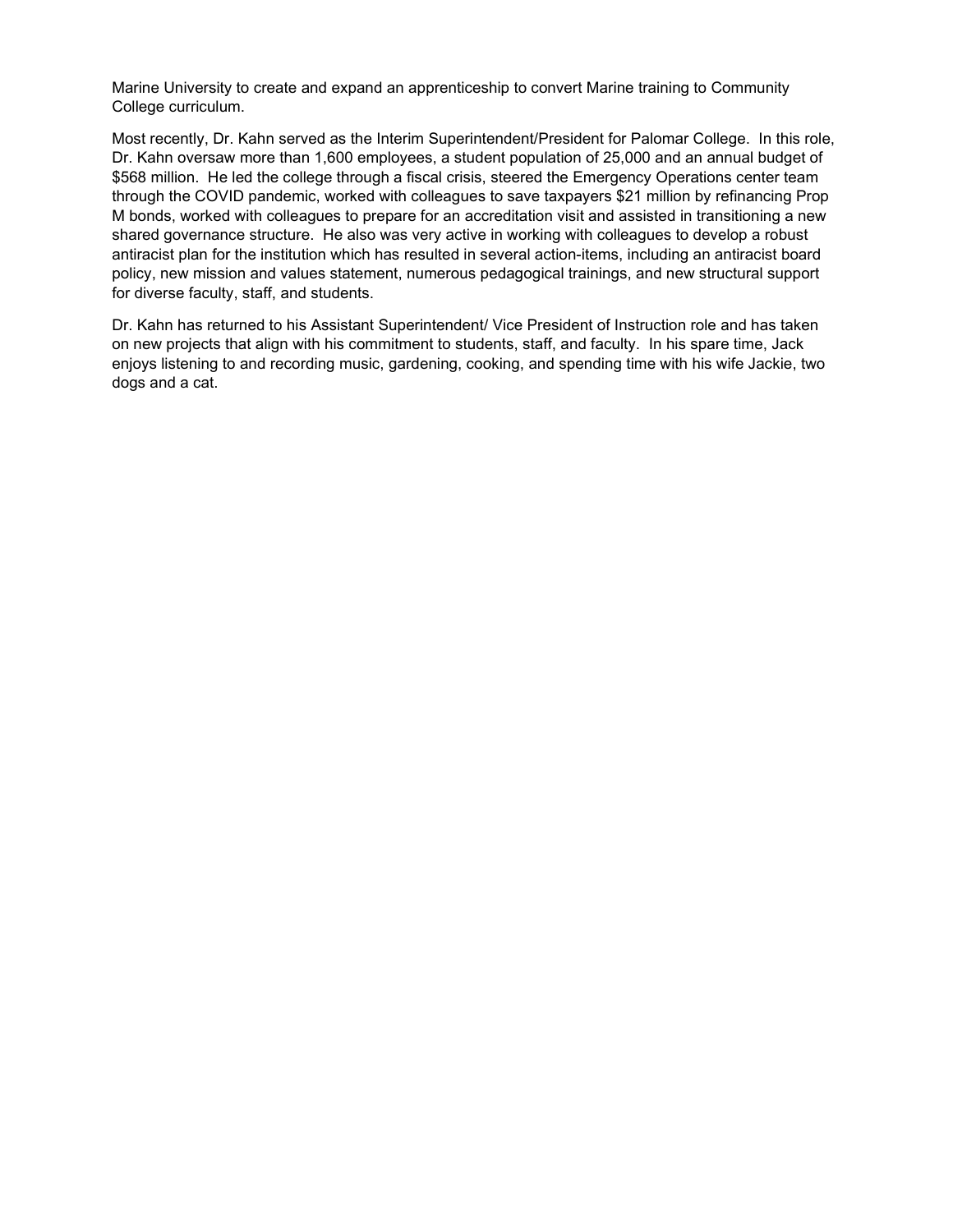## **Jack S. Kahn, Ph.D.**

## **EDUCATION**

Doctorate of Philosophy (Ph.D.) in Counseling Psychology, State University of New York at Buffalo, Buffalo, New York

Master of Science (M.S.) in Marriage, Family, and Child Counseling Psychology, San José State University, San José, California

> Bachelor of Science (B.S.) in Psychology Arizona State University, Tempe, Arizona

## **ACADEMIC ADMINISTRATIVE LEADERSHIP**

## *July 2017*- *Present (see Interim President Term below)* **Assistant Superintendent/ Vice President of Instruction**

Palomar College, *San Marcos, California*

- Responsible for leadership, direction, and management of a large Instructional Division
	- o Arts Media Business Administration, Career and Workforce Education, Languages and Literature, Math, Science and Engineering, Social and Behavioral Sciences

Overall duties include: Leadership of Instructional Program, Community Partnerships & Development, Budget, Strategic Enrollment Management & Scheduling, Accreditation, Program Review, Curriculum Development, oversee Catalog and schedule production and Marketing, Sabbatical Leave, Professional Development, compliance with legislative changes and chancellor's office initiatives, & Tenure Review.

Noteworthy Accomplishments:

- Opened Instructional program for two new academic centers in Fallbrook & Rancho Bernardo
- Launched Guided Pathways plan
- Launche[d Palomar Mapper Tool](https://www2.palomar.edu/pages/mapper/) as part of Guided Pathways effort to assist students in knowing course requirements and job prospects for all degrees at the college
- Supported Math across the Curriculum campaign to integrate Math concepts throughout Course offerings
- Started Completion Academy project to engage faculty in conversations about increasing completion
- Initiated Credit for Prior Learning Military Leadership Apprenticeship to give Marines at Camp Pendleton Course credit for Sargent training
- Developed multiple local and external partnerships with institutions of higher learning and industry

| December 2019- July, 2021 | <b>Acting/Interim Superintendent/ President</b> |
|---------------------------|-------------------------------------------------|
|                           | Palomar College, San Marcos, California         |

- Responsible for leadership, strategic planning, and coordination of statewide and federal initiatives.
	- $\circ$  Governing Board, Research and Planning, Foundation, Public Information & Marketing

Overall duties include: Support the Mission, values and goals of the institution through ensuring fiscal viability, focusing on a student-centered Vision for Success and Guided Pathways model, supporting teaching and learning, furthering equity goals and the antiracist framework, and supporting programs designed for transfer, general education, English and math readiness, career and technical training, as well as lifelong education. In addition, working with colleagues to ensure students are prepared as global citizens in an ever-changing world.